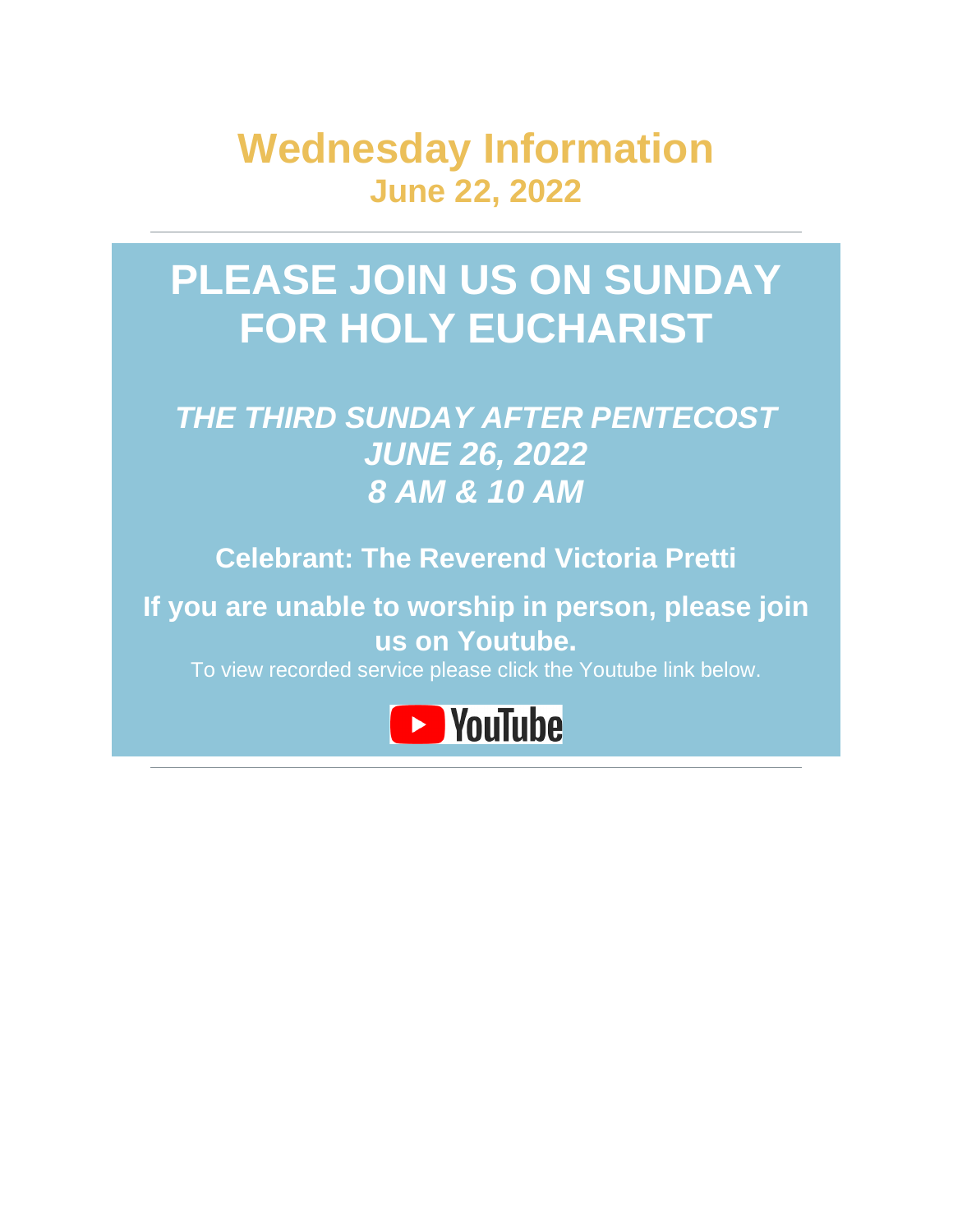

St. Martha's



*Seashell Ringers Practice* Wednesday, **June 22** at 1:15 pm.

*Choir Practice* Wednesday, **June 22** at 7 pm.

*Picnic on the Beach* Thursday, **June 23** at 5 pm. See below for details.

#### *CoroAllegro Concert*

Saturday, **June 25** at 6 pm. For more information see below.

#### *Yoga*

Monday, **June 27** at 9:30 am in the parish hall. \$8 drop in. Bring your own mat, blanket, block and/or strap. Some will be available. Join in this practice of timehonored yoga poses to improve balance, strength, and flexibility. Breathwork and guided relaxation are integrated into class for tension release and stress reduction. Leave class feeling renewed in body, mind, and spirit!

#### *International Students' Welcome to the Community Picnic*

Tuesday, **June 28** from 5:30 - 7 pm. More details below.

# **UPCOMING EVENTS**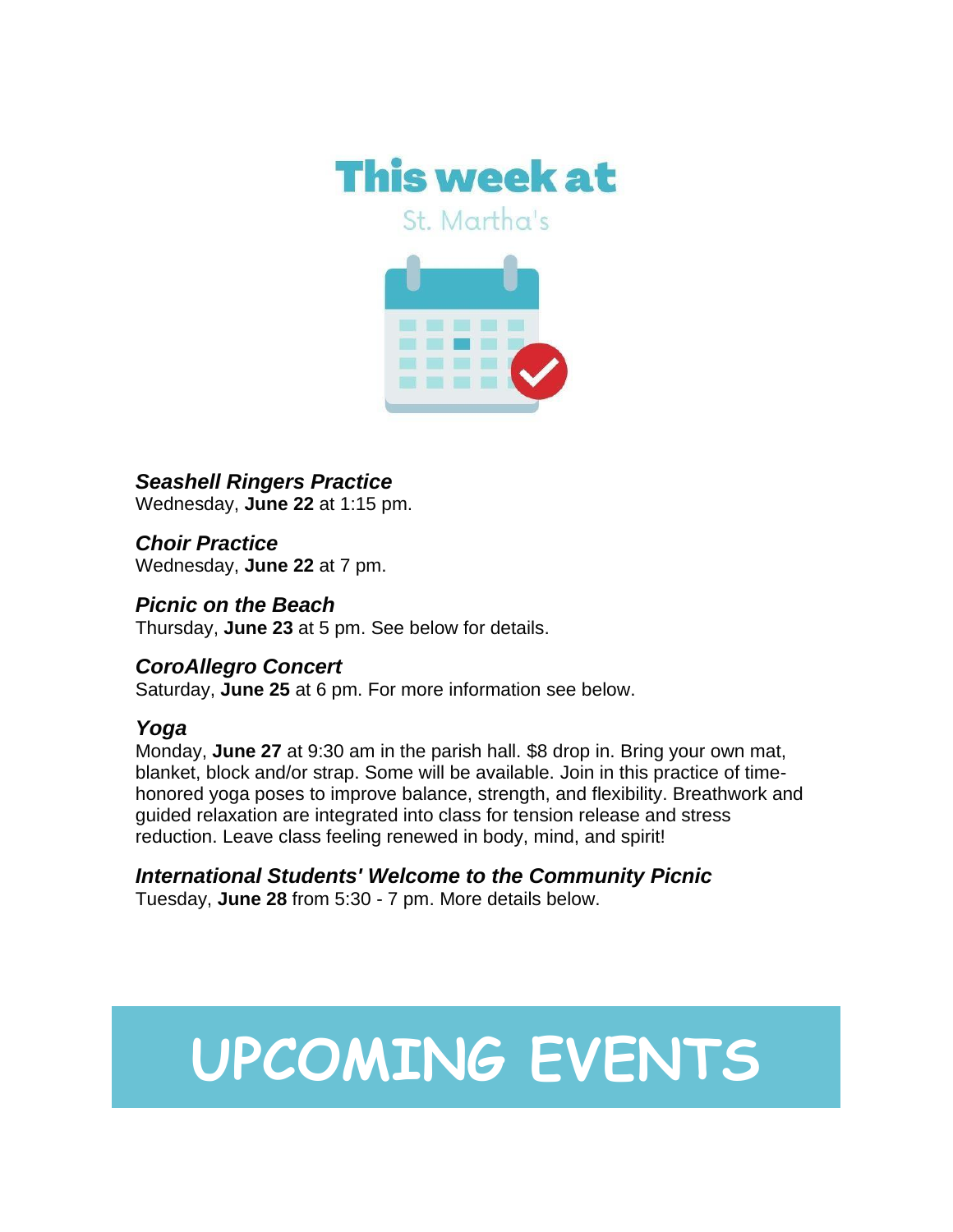

### **COME WELCOME SUMMER WITH A PICNIC ON THE BEACH!!!**

#### **JUNE 23RD AT 5 pm**

We will gather at the beach at the end of Maplewood Street. Please sign up for a dish to share or to help with set-up/clean-up on the sheet in the church hall.

Bring these items with you to the beach:

- a chair
- your drink
- your own plate and utensils (Paper plates and napkins tend to blow away, and we are trying to be GREEN!)
- a plate of sandwiches, a salad or a dessert to share

*\*\*In case of inclement weather, we will "picnic" in the church hall.\*\**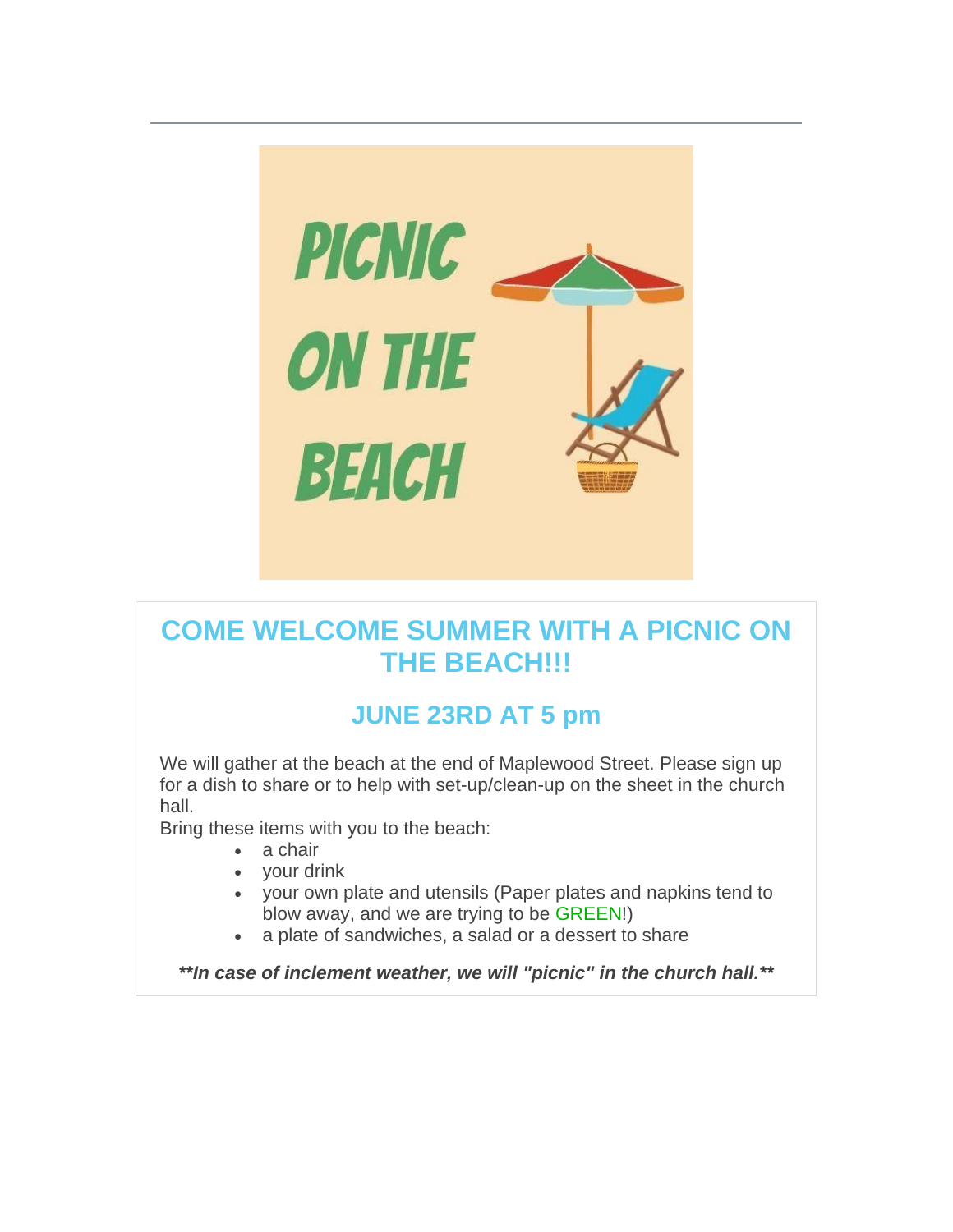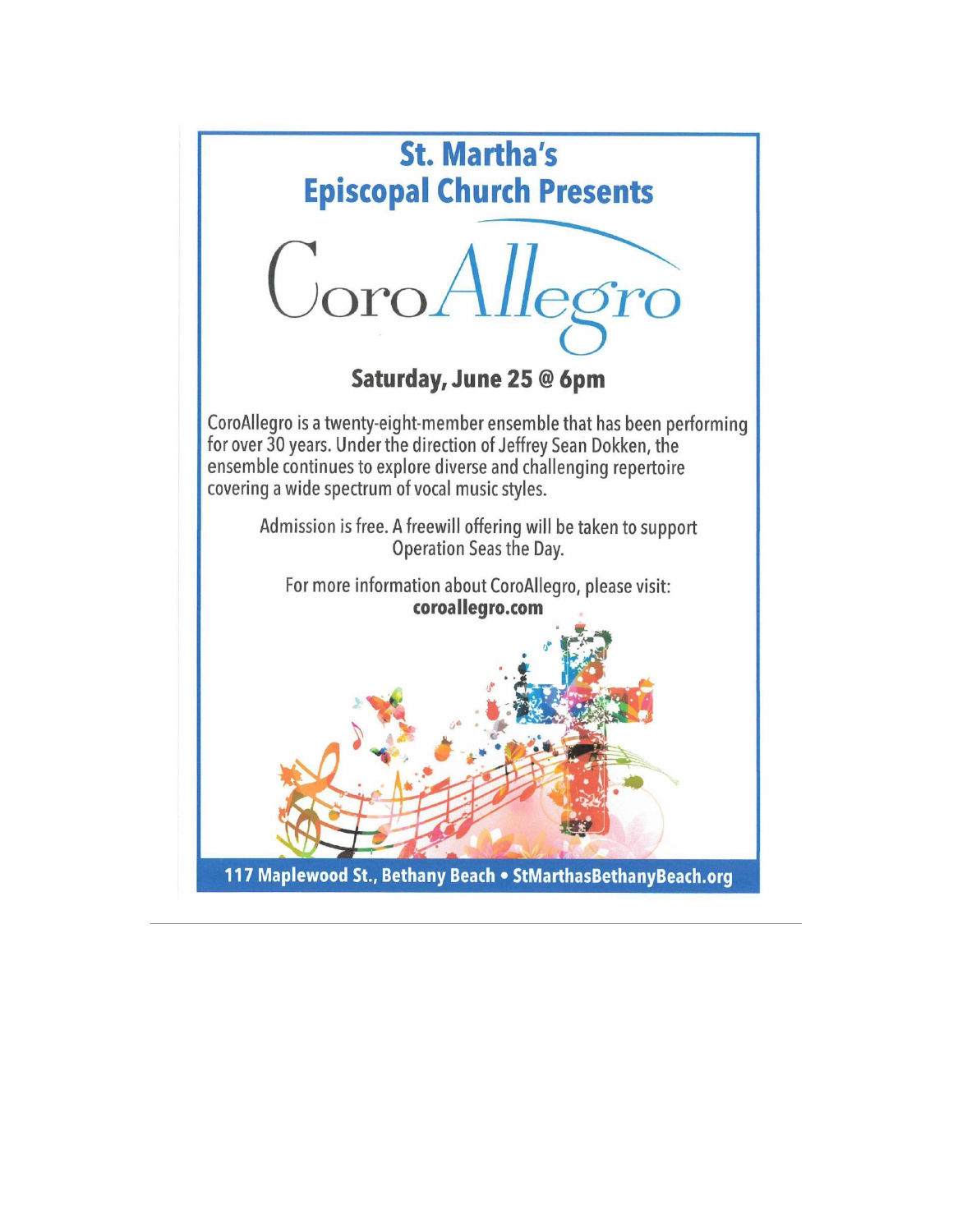

## **INTERNATIONAL STUDENTS' WELCOME TO THE COMMUNITY PICNIC**

#### **TUESDAY, JUNE 28 at 5:30 - 7 PM**

**Be the first in your pew to volunteer to pack/serve boxed picnic meals, set up tables outside and/or bring in small baggies of cookies, brownies, etc. (please no soft or messy items). Sign up in the parish hall. Come work for awhile and meet the students. It's a great way to get to know them and maybe even make plans to gather again.**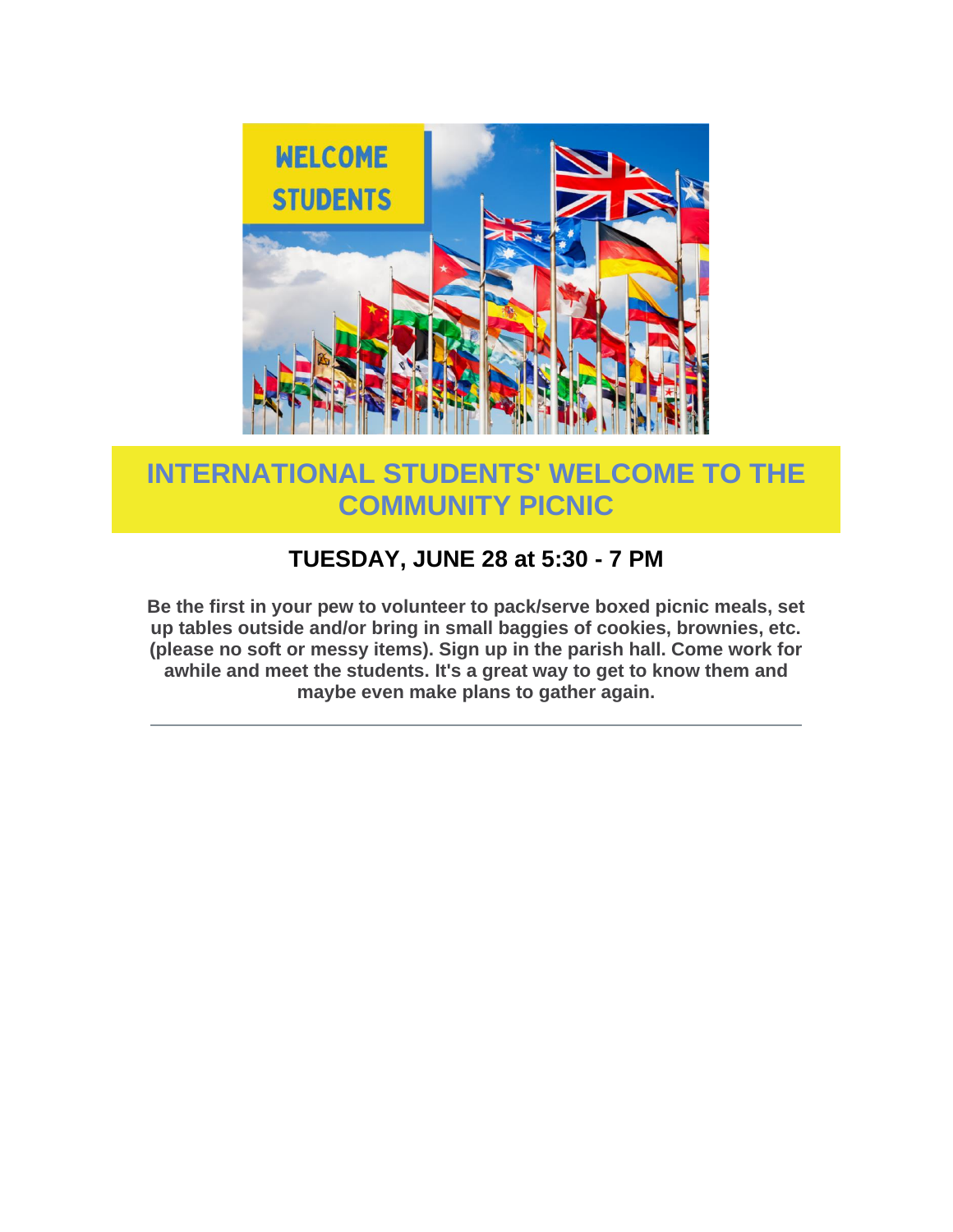

**Volunteers are needed. Please stop by the parish hall and sign up to help make this event run smoothly and be a success. Set up for the sale will take place on Friday, July 1 beginning at 9 am.**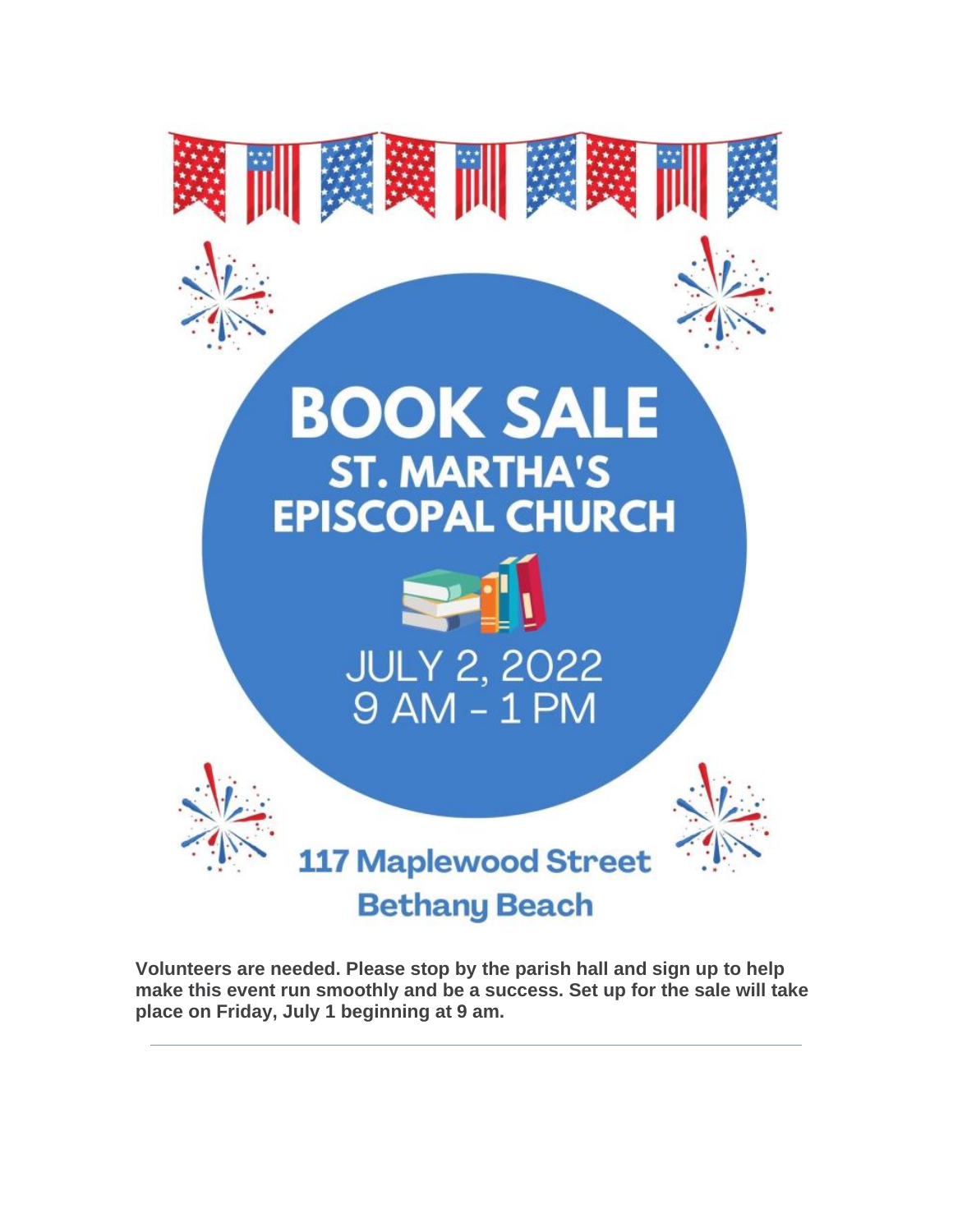# **St. Martha's Episcopal Church Presents**



## **Atwater-Donnelly Traditional American Folk Music & Dance Bluegrass & Clogging**

#### Sunday, July 3 @ 4pm

Award-winning, internationally acclaimed duo, Aubrey Atwater & Elwood Donnelly present delightful programs of traditional American & Celtic folk songs and percussive dance. Elwood & Aubrey blend gorgeous harmonies & play an astonishing array of instruments including quitar, Appalachian mountain dulcimer, mandolin, tin whistle, harmonica, banjo, limberjacks, and other surprises.

**Free Will Donation at the Door** 117 Maplewood St., Bethany Beach . StMarthasBethanyBeach.org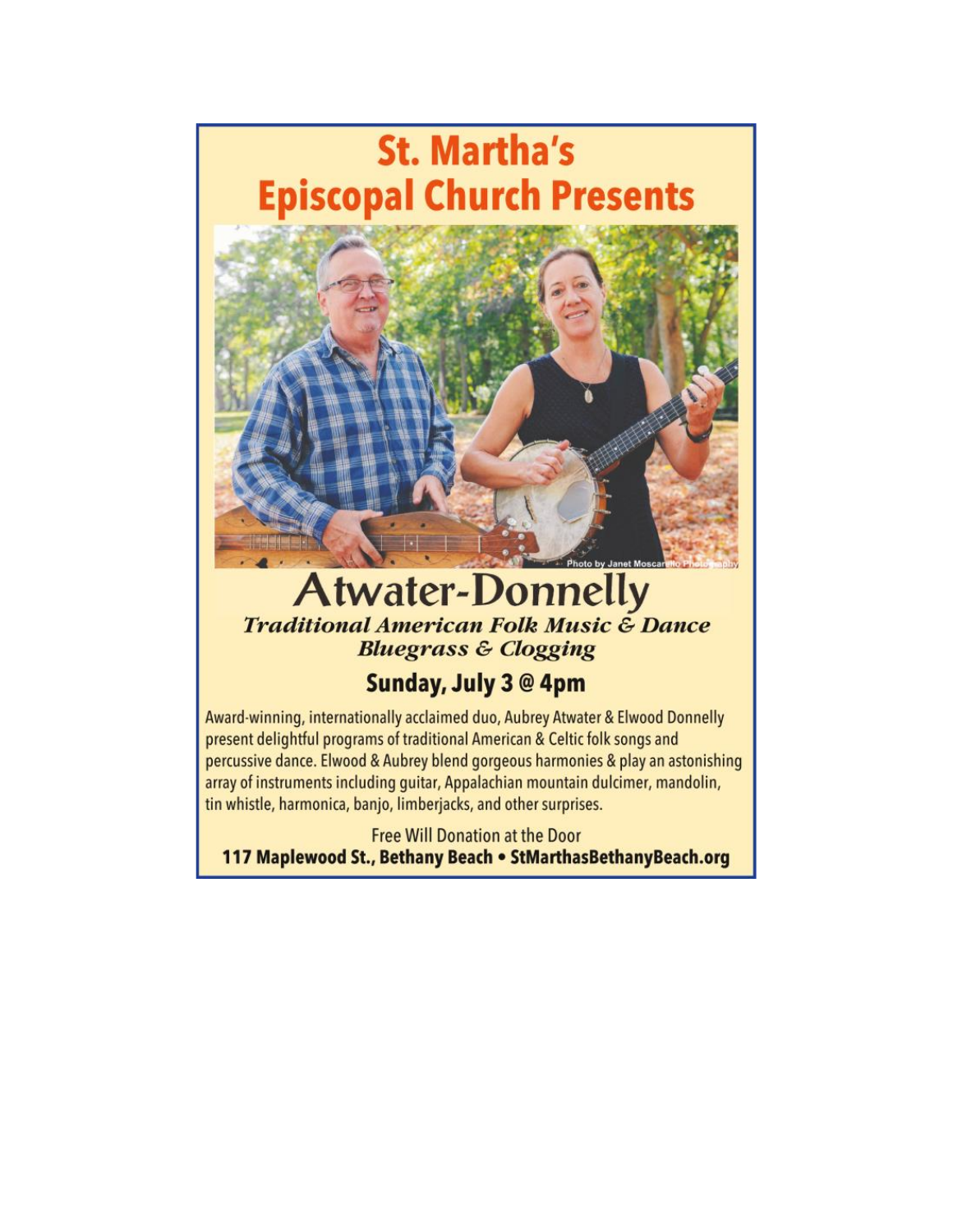# **Committee Corner**

What's new this week



The Outreach Committee is meeting this Thursday, **June 23** at 2pm in the Parish Hall. All are welcome to join the meeting and see if you may be interested in joining Outreach.

Outreach continues to decorate the bags for the White Bag Lunch program. If you would like to be creative and decorate a couple of white bags see Fran Hasson or Fran McElvey for a few bags to decorate.



#### **PARISHIONER PARKING PASSES**

Parishioner parking passes are now available. They can be obtained on Sunday as you enter Church or in front of the office. These passes are to be placed on your dashboard any time you are parked in St. Martha's parking lot. If you have any questions, feel free to contact Jaclyn.